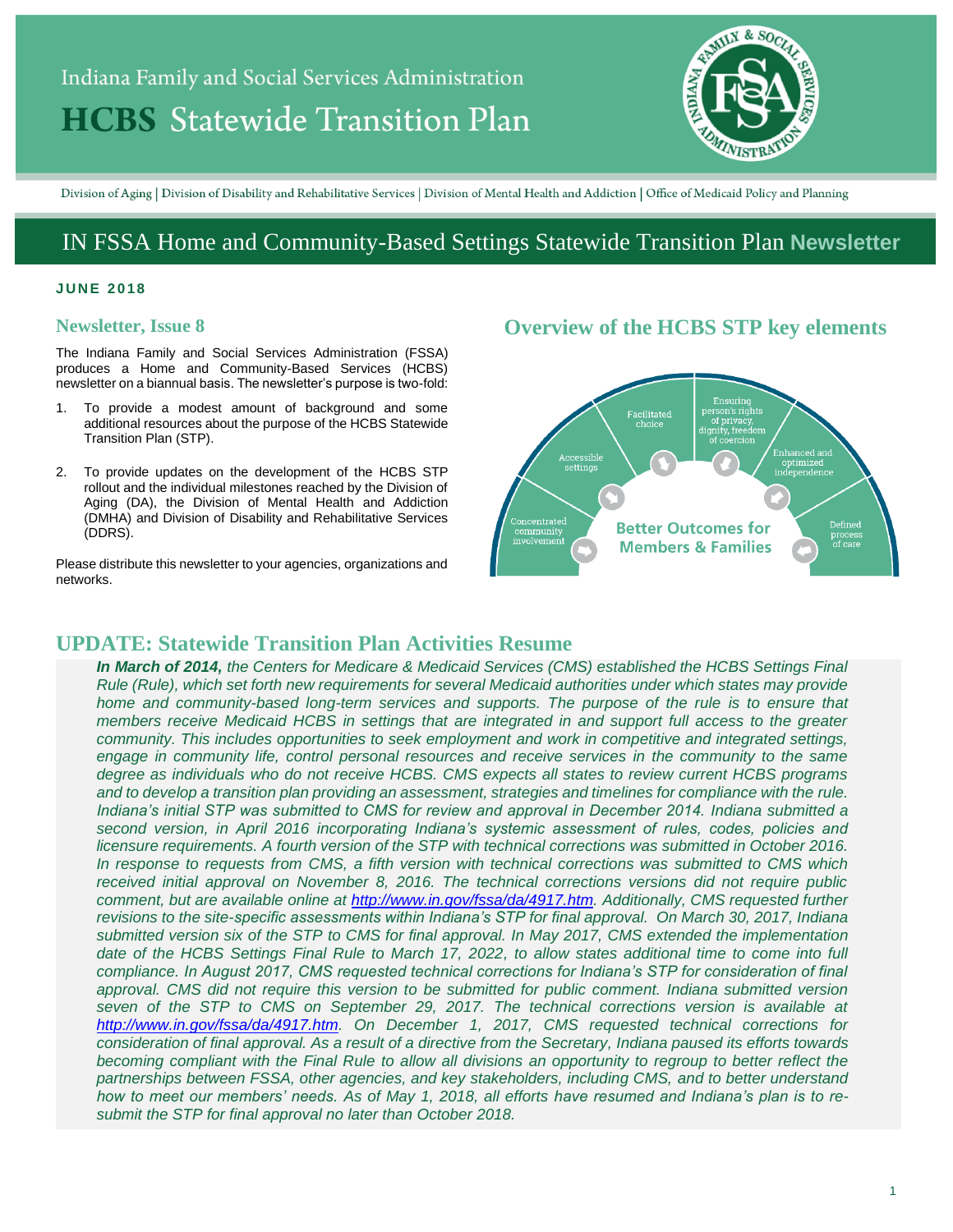## **FSSA Division Updates** *Division of Aging (DA)*



Most assisted living and adult day service providers submitted their remediation plans to the Division of Aging (DA) by June of 2017. Since then CMS has issued an extension of the required compliance date from 2019 to 2022. These additional three years give states more time to complete changes to rules and waiver language. The additional time also allows greater opportunity to transition participants from settings that cannot or do not wish to remediate. That is good news for participants, providers and the state.

Additionally states are having ongoing conversations with CMS now to clarify how heightened scrutiny will work for those providers that are "presumed institutional". CMS appears to be committed to work with the states to provide additional flexibility in implementation of the rule, particularly in the area of heightened scrutiny.

DA staff have been reviewing all the plans submitted last spring. In reviewing the plans, a couple of challenges have become obvious. As acknowledged previously, there was some inconsistency in the surveys that were done in

spring 2016 for a variety of reasons. The inconsistencies have caused the team to slow down reviews in order to validate information where possible, to avoid creating additional confusion. Also, the remediation plan template has proven to be confusing for providers and difficult to read. So, DA is working on developing a more user friendly template. When responses are sent back to providers, their plans will have been moved to the new template. Providers may also find that DA asks some additional questions in the plan response to ensure good survey information is being used.

The DA hopes to begin sending back remediation plans to non-presumed institutional providers during July 2018. Meanwhile, providers are encouraged to continue working on their remediation plans and moving towards compliance. However, since CMS has provided additional time and since the review of remediation plans has taken longer than anticipated, all plan completion dates can automatically be extended. Plans will be returned to all assisted living and adult day services providers. If corrections or changes are needed, providers will need to resubmit their plans. This includes presumed institutional providers. Any questions or concerns may be emailed to [DA.HCBSsettingsrule@fssa.in.gov](mailto:DA.HCBSsettingsrule@fssa.in.gov) . Individual technical assistance calls can also be scheduled as necessary.

## *Division of Mental Health and Addiction-Adult (DMHA-A)*

#### **DMHA-Adult's Ongoing Outreach and Training for HCBS Providers**



The DMHA Adult 1915(i) State Evaluation Team (SET) continues to assist providers of home and community-based services with implementation of the HCBS Statewide Transition Plan (STP). The STP will be submitted to CMS for final review and approval no later than October 2018. As CMHC providers open new provider owned, controlled, and/or operated (POCO) residential and nonresidential settings, DMHA will review the assessment paperwork and make compliance determinations. DMHA received clarification from CMS on questions providers had regarding HCBS rules: A lease or resident agreement with eviction protections is not required for short term POCO residential settings that are less than 30 days; and vaping is not restricted within HCBS settings.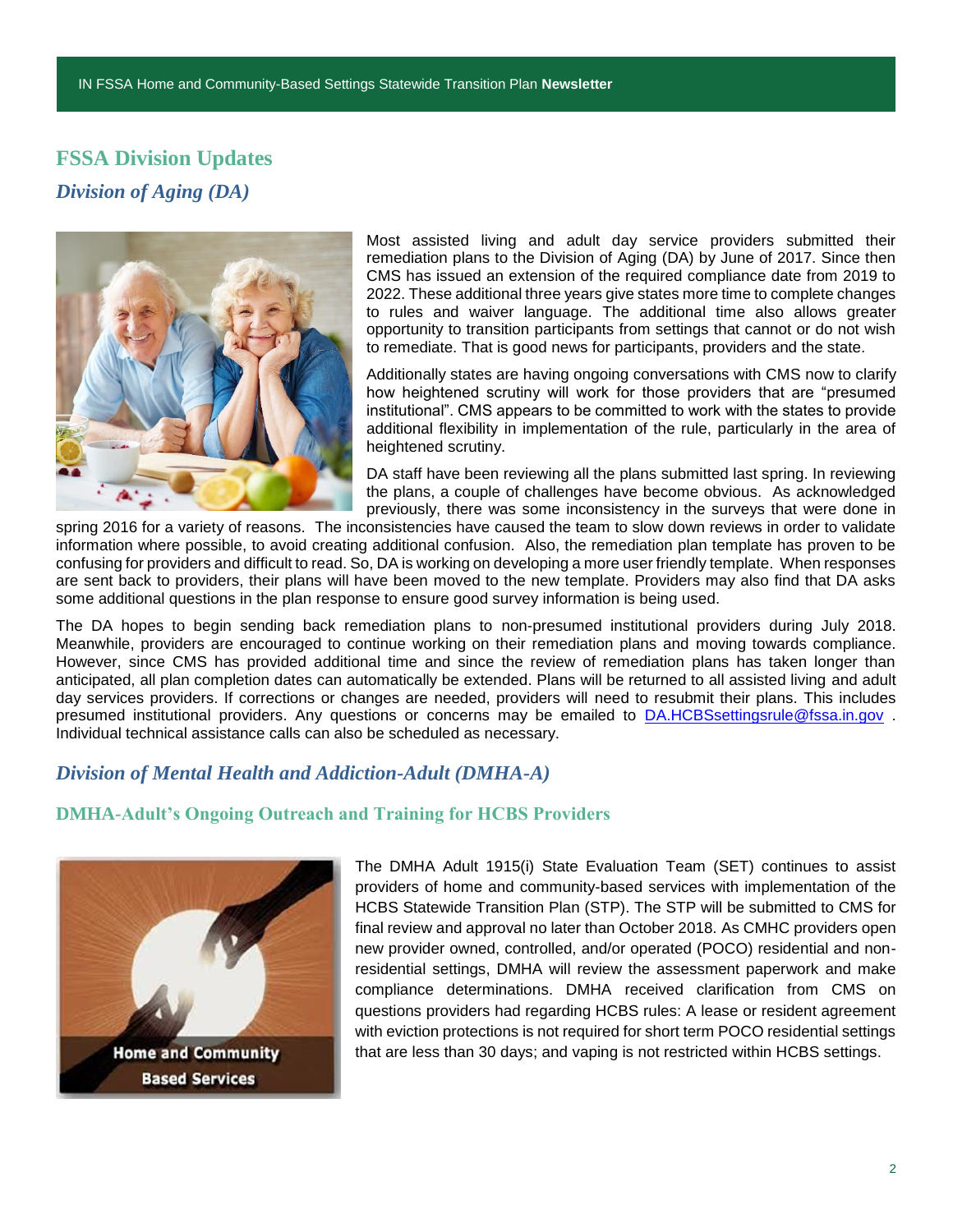#### **POCO Settings**

As of June 2018, 24 of the 25 CMHCs are fully compliant as POCO residential settings. Out of the 189 POCO residential settings that have been identified and assessed by DMHA-approved CMHCs, 186 POCO residential settings are fully compliant with the Final Settings Rule. DMHA has completed on-site specific assessments for CMHC POCO residential settings. Seventeen CMHC POCO residential and non-residential settings are designated as Presumed Institutional. Heightened scrutiny evidence packets (HSEPs) will be submitted to CMS for further review to support that the setting does not have institutional qualities and is fully integrated into the community.

#### **Non-CMHC POCO Residential Settings**

DMHA updated the Residential Setting Screening Tool (RSST) and the DARMHA application to include non-CMHC POCO Residential Setting. For State Fiscal Year (SFY) 2019, the updated forms will allow for the correct selection of the current living situation and assessment of the corresponding HCBS residential setting.

#### **Settings Requiring Modifications**

For SFY 2018, DMHA began the compliance verification visits for POCO residential and non-residential settings that required remediation of physical changes to the setting in order to be deemed fully compliant. These visits will be completed by November 2018.

#### **On-going Monitoring**

Beginning March 1, 2019, an updated RSST, which will include the CMS Exploratory Questions, will be required for every application submitted. Additionally, each provider will be required to complete an on-going assessment for settings to ensure continued HCBS compliance. Based upon provider/member responses on the RSST and provider responses on the ongoing assessment, a corrective action plan may be required.

Each SFY (July 1 – June 30), providers will also be required to notify DMHA of any HCBS policy and/or procedure changes that would affect HCBS compliance. DMHA will also continue to schedule annual trainings to address changes in policies, procedures and the monitoring process of the HCBS rules. Based on each provider's specific QA/QI results, DMHA will conduct further remediation activities as needed to ensure the health and welfare of the member.

Please contact the DMHA Adult 1915(i) State Evaluation Team at [dmhaadulthcbs@fssa.in.gov](mailto:dmhaadulthcbs@fssa.in.gov) for all matters related to compliance with the CMS HCBS Settings Final Rule requirements.

### *Division of Mental Health and Addiction-Youth (DMHA-Y)*

#### **Residential and Service Overview**

#### **Residential Requirements**

The Child Mental Health Wraparound (CMHW) services program was approved for another five years this spring, and contains information regarding DMHA Youth's transition plan. While a youth's eligibility for the program has always required that the youth reside in a compliant setting, confirmation of compliance of the setting will now be part of the application process.

Additionally, the CMHW program now states that children living in provider owned or controlled settings, which includes foster family settings, shall have the same rights and privileges to the same extent as their non-disabled peers.



#### **Service Delivery**

DMHA site coaches review each plan of care submitted to the state before a decision to approve or deny is made. Coaches review strategies which are to include, among other things, the youth and family's choice of service location. The ability of the youth and family to select from among non-disability specific settings is included.